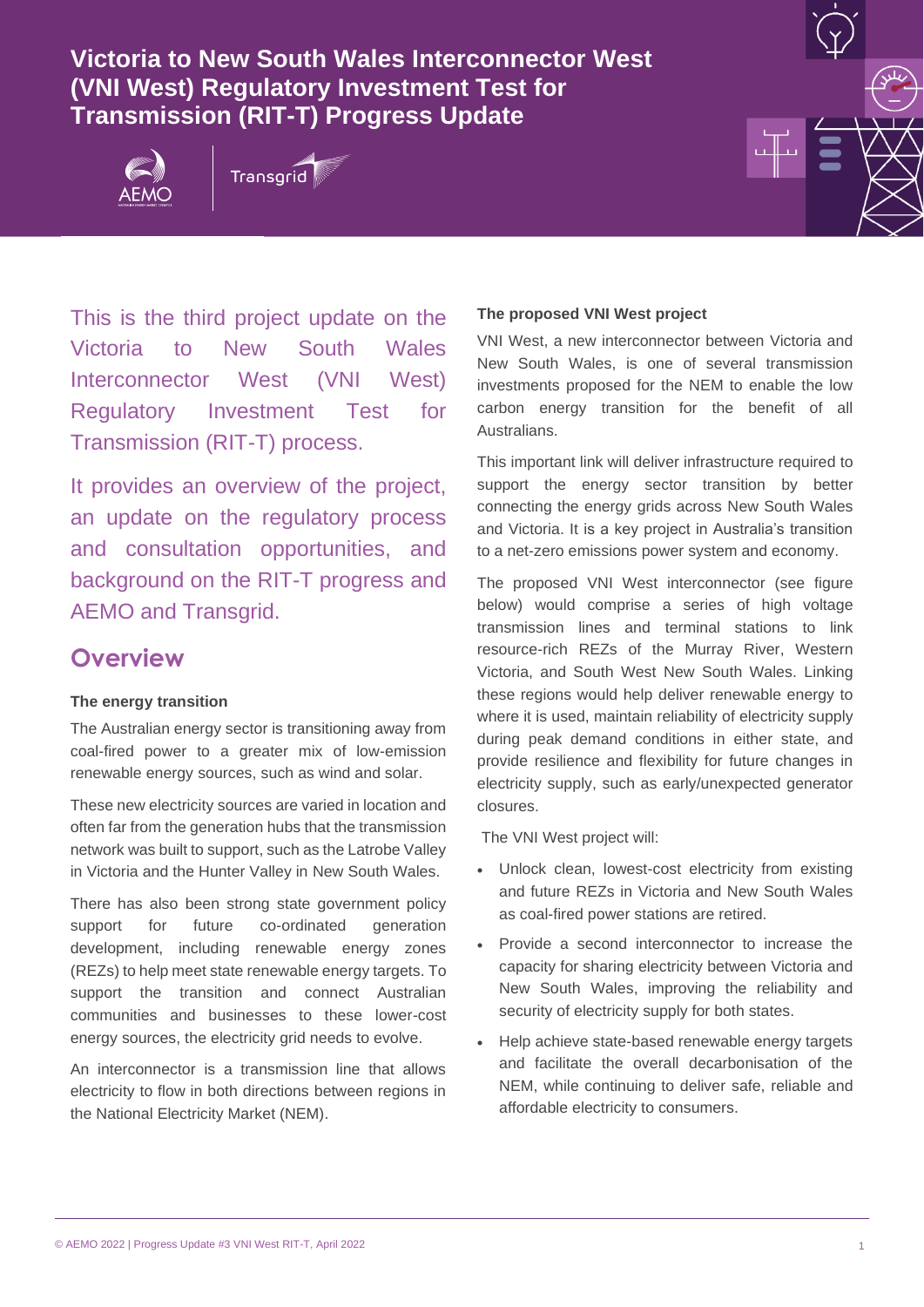

AEMO and Transgrid are progressing a joint regulatory assessment of VNI West to determine if the anticipated market benefits from a new interconnector outweigh the estimated cost to energy consumers, who would ultimately fund the project. This assessment involves evaluating the technical and economic feasibility of a new transmission link between Victoria and New South Wales, together with credible non-network options.



*VNI West (shown in red dotted line): from Draft 2022 Integrated System Plan (ISP) for illustrative purposes only* 

## **Update on current position**

#### **Regulatory process**

VNI West is in the regulatory investment assessment stage, which means the project is not yet validated under the National Electricity Rules (NER). Its technical and economic feasibility are still being investigated, and no design or route has been identified.

If VNI West is validated through the RIT-T process, early works such as extensive community consultation, environmental assessment, route development, and technical design would then be progressed.

AEMO's Draft 2022 *[Integrated System Plan](https://aemo.com.au/-/media/files/major-publications/isp/2022/draft-2022-integrated-system-plan.pdf)* (ISP) assessed a wide range of transmission network alternatives for VNI West and identified the option via Kerang as potentially the most beneficial. As a result, the remainder of the RIT-T will focus on refining this option along with credible non-network options.

In New South Wales, the Wagga Wagga to Dinawan section of the project will be delivered as part of Transgrid's part of Project [EnergyConnect,](https://www.projectenergyconnect.com.au/) an interconnector between South Australia and New South Wales.

See 'Background' below for more about RIT-Ts.

#### **Project Assessment Draft Report (PADR)**

The PADR is the second report in the three-part RIT-T process required for significant transmission investments proposed for the NEM. (See below for more details on the three reports.)

The VNI West PADR is required to be published before 31 August 2022. At this stage, AEMO and Transgrid intend to publish the PADR in late June or in July.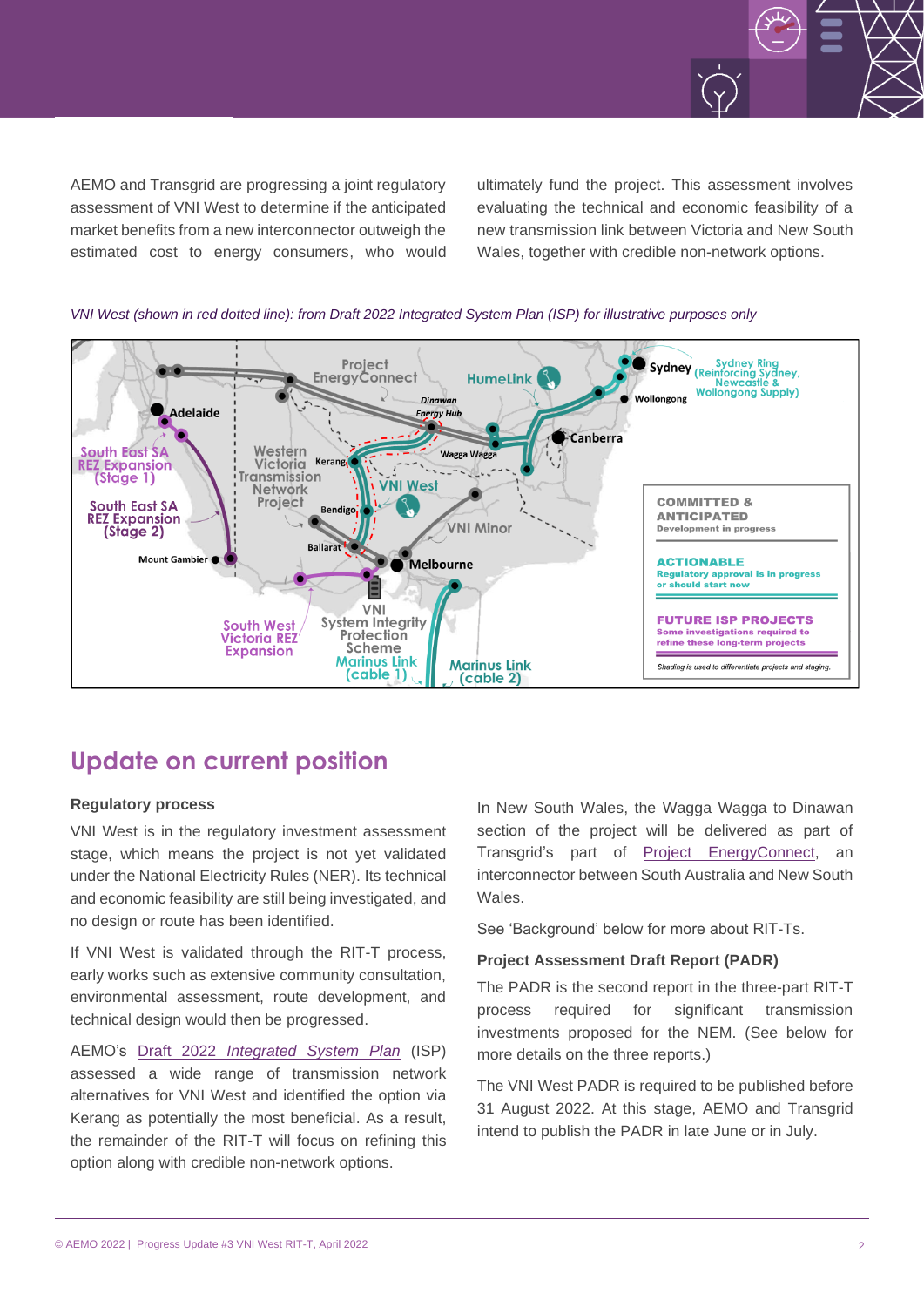

# **How you can get involved in the VNI West RIT-T process**

#### **Upcoming consultation**

A six-week consultation period with opportunities to seek clarification, ask questions and provide feedback will open when the PADR is released.

This consultation period will include online industry forums and a formal submission process. All stakeholders are welcome to provide written submissions on the PADR.

AEMO and Transgrid are committed to collaborating with industry, government, investors and consumers, while working to secure and shape Australia's energy future in the long-term interests of consumers.

There will be opportunities throughout the regulatory investment assessment process and any subsequent project planning processes for stakeholders to learn more about VNI West and be consulted.

Near-term opportunities include exploring the VNI West RIT-T assessment findings through formal reports and supporting resources and events, and participating in the PADR written submission process.

AEMO and Transgrid will host two technical forums for stakeholders after publication of the PADR, to discuss the inputs, analysis and choice of draft preferred option as they relate to the technical and economic costbenefits assessment.

More information on the PADR findings, planned technical forums, and the submission/consultation period will be available in the next VNI West RIT-T Progress Update.

#### **Submissions to the RIT-T**

All stakeholders are welcome to provide written submissions on the PADR. The deadline for submissions will be confirmed in the PADR but usually closes six weeks after publication.

AEMO and Transgrid value and encourage feedback across the broad range of issues and opportunities associated with this project. All forms of feedback will be carefully considered in the preparation of the final report (the PACR) and all written submissions will be published online.

It is important to note, however, that AEMO and Transgrid are limited in what can and cannot be considered in the final assessment, as set out in the Australian Energy Regulator's (AER's) [Cost benefit](https://www.aer.gov.au/system/files/AER%20-%20Cost%20benefit%20analysis%20guidelines%20-%2025%20August%202020.pdf)  [analysis: Guidelines to make the Integrated System](https://www.aer.gov.au/system/files/AER%20-%20Cost%20benefit%20analysis%20guidelines%20-%2025%20August%202020.pdf)  [Plan actionable.](https://www.aer.gov.au/system/files/AER%20-%20Cost%20benefit%20analysis%20guidelines%20-%2025%20August%202020.pdf) These guidelines reflect the objective of protecting consumers from paying more than necessary for their electricity and specifically relate to the technical, cost and time parameters of a credible option. Environmental and social impacts of the project will be assessed in detail by state and federal government regulators during subsequent processes for development approvals for the project.

It is important to note that at this early stage, the route, design and location of any new infrastructure required to deliver VNI West has not been determined, and any maps that appear in the RIT-T or ISP reports are illustrative only.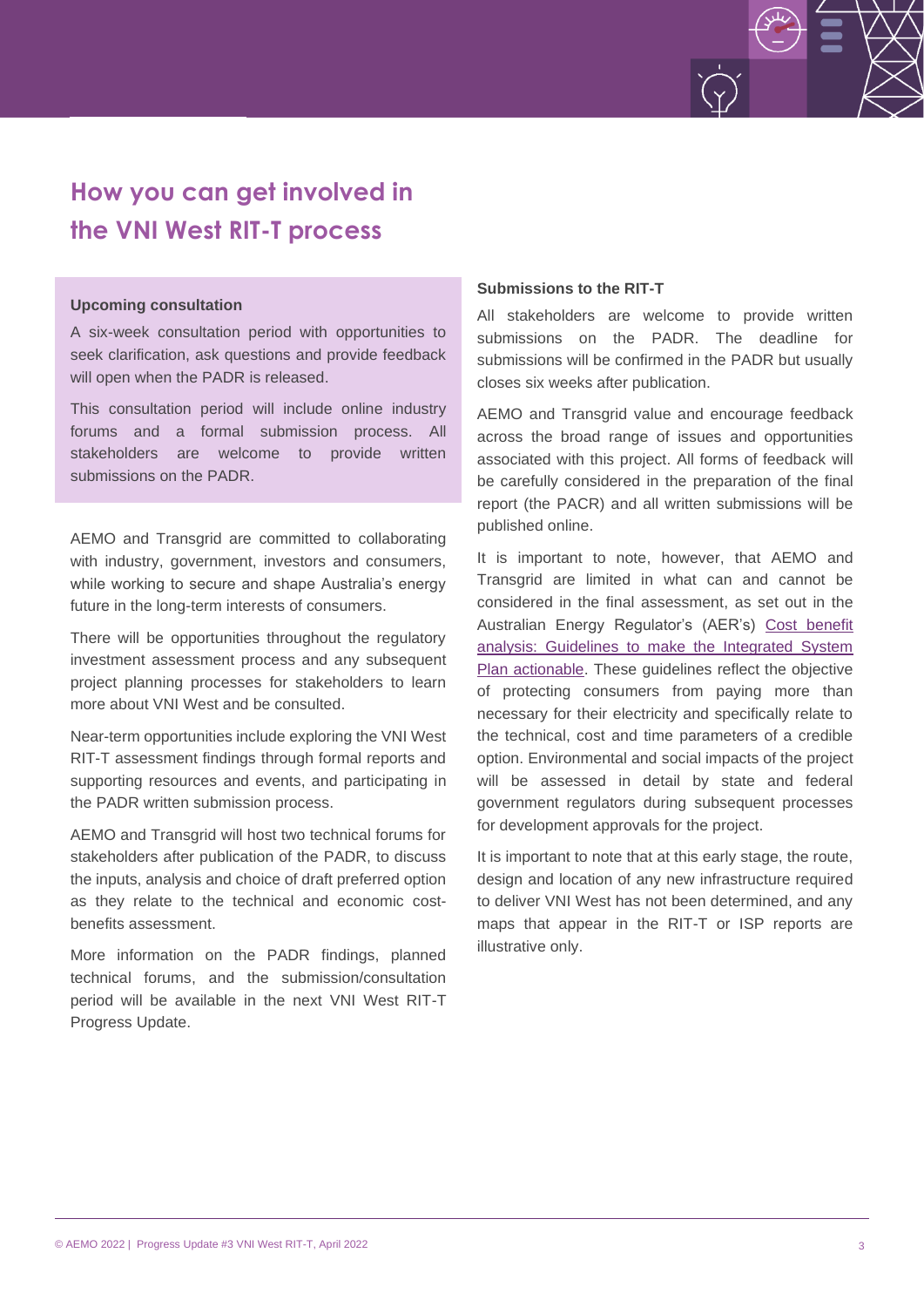## **Background**

#### **The RIT-T process for VNI West**

*What is a RIT-T?*

A RIT-T is a three-step technical and economic assessment required under the NER for significant transmission projects proposed for the NEM. The overall objective is to protect consumers from paying more than necessary for their electricity by determining the most economically efficient and technically feasible investment option to address an identified need. The RIT-T framework provides a transparent decisionmaking process to ensure network planners make prudent investments on behalf of electricity consumers who ultimately fund the projects.

A RIT-T can be likened to a business case for any project or venture. Underpinned by the ISP framework, credible options are ranked according to their technical and economic merits, to determine the preferred option that best meets the need and timeframes and delivers the highest net market benefits to all those who produce, consume and transport electricity in the NEM.

#### *The VNI West RIT-T timeline*

The RIT-T process is defined in the NER. It requires network planners considering significant investment in new transmission infrastructure to conduct extensive market modelling and technical consultation in three phases:

- 1. Project Specification Consultation Report (PSCR) the [VNI West PSCR](https://aemo.com.au/-/media/Files/Electricity/NEM/Planning_and_Forecasting/Victorian_Transmission/VNI-West-RIT-T/VNI-West_RIT-T_PSCR.pdf) was published December 2019. A PSCR seeks feedback and advice on the identified need for new transmission infrastructure.
- 2. Project Assessment Draft Report (PADR) the VNI West PADR is to be published by 31 August 2022. The PADR identifies and seeks feedback on the draft preferred infrastructure investment option.
- 3. Project Assessment Conclusion Report (PACR) the VNI West PACR is to be published by early 2023. The PACR concludes on the final preferred

infrastructure investment option to deliver the highest net market benefits for consumers, and outlines an intended course of action.

AEMO and Transgrid have also published [two Project](https://aemo.com.au/initiatives/major-programs/victoria-to-new-south-wales-interconnector-west-regulatory-investment-test-for-transmission/reports-and-project-updates)  [Updates](https://aemo.com.au/initiatives/major-programs/victoria-to-new-south-wales-interconnector-west-regulatory-investment-test-for-transmission/reports-and-project-updates) since the PSCR (March 2021 and December 2021) to update stakeholders on the RIT-T progress and changed reporting timelines.

#### *The VNI West RIT-T under the Actionable ISP Framework*

As mentioned above, VNI West is a staged actionable ISP Project. If validated through the RIT-T, the project would be undertaken in two stages, providing the flexibility to adapt project delivery to future uncertainties, while continuing to provide consumers with confidence that projects are beneficial before proceeding with the full investment. Stage 1 would involve undertaking early works such as community consultation, environmental assessments, route development and technical design. These studies would provide additional information, providing greater rigour in the decision as to whether the net market benefits are sufficient to proceed with Implementation (Stage 2).

As an actionable project, the RIT-T assessment will be undertaken using the Australian Energy Regulator's (AER's) Guidelines mentioned above. This framework streamlines the VNI West RIT-T process to reflect the increasing need for timely and responsive interventions in a period of significant change. Key changes to the RIT-T parameters under this framework are set out in the latest ISP published in December 2021 and include:

- The RIT-T assessment is focused on:
	- The ISP candidate option: a new transmission network from Western Victoria to Dinawan<sup>1</sup> in New South Wales via Bendigo and Kerang (see figure), and
	- Credible non-network options.

 $\overline{\phantom{a}}$ 

<sup>&</sup>lt;sup>11</sup> For the purposes of the RIT-T, costs also include those associated with upgrading the capacity of Project Energy Connect's Dinawan to Wagga Wagga section from 330 kV to 500 kV including additional infrastructure at Wagga Wagga to connect at this higher voltage.